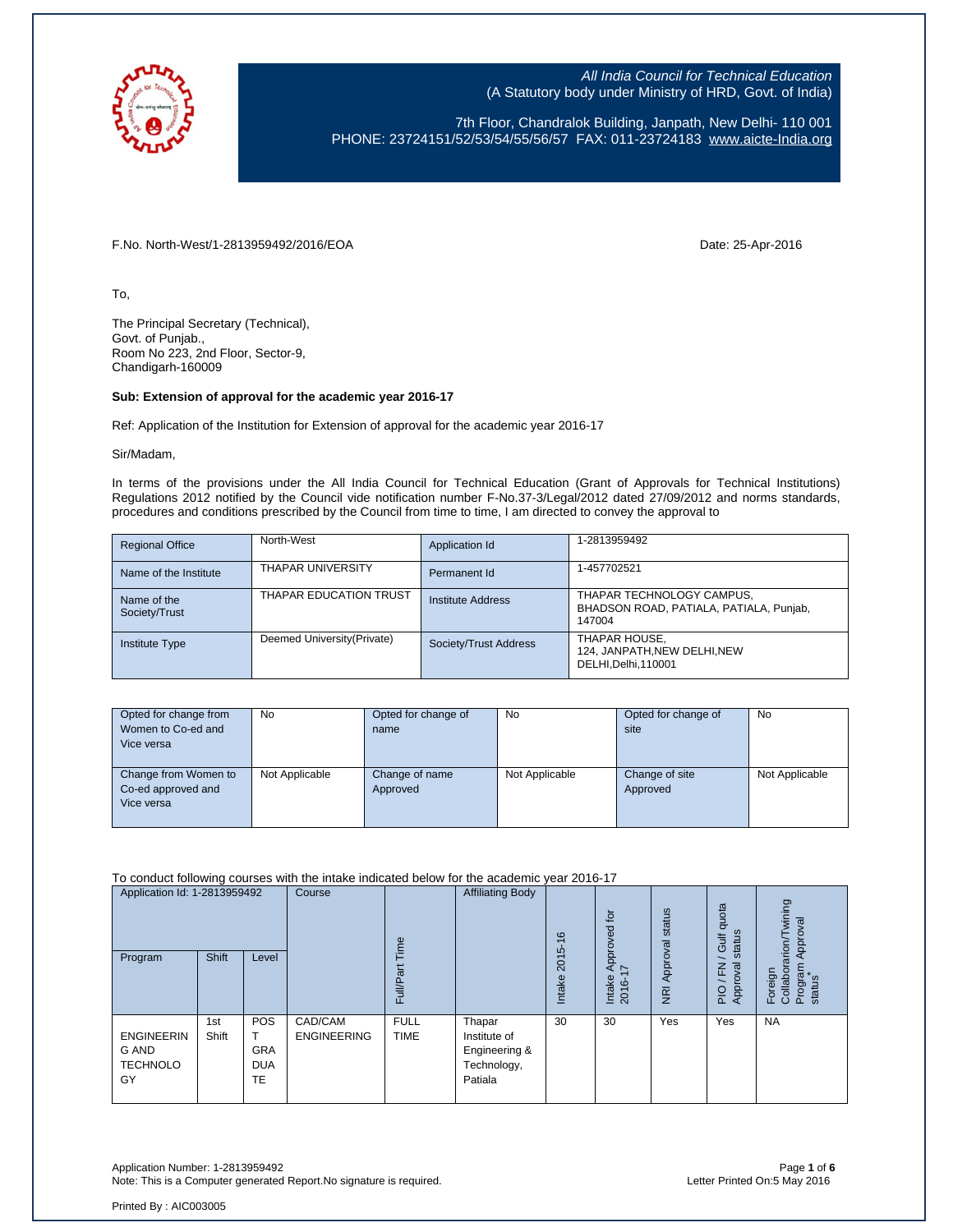

| <b>ENGINEERIN</b><br>G AND<br><b>TECHNOLO</b><br>GY        | 1st<br>Shift | POS<br>Т<br><b>GRA</b><br><b>DUA</b><br><b>TE</b> | CHEMICAL<br><b>ENGINEERING</b>                                                                     | <b>FULL</b><br><b>TIME</b> | Thapar<br>Institute of<br>Engineering &<br>Technology,<br>Patiala | 30 | 30 | Yes | Yes | <b>NA</b> |
|------------------------------------------------------------|--------------|---------------------------------------------------|----------------------------------------------------------------------------------------------------|----------------------------|-------------------------------------------------------------------|----|----|-----|-----|-----------|
| <b>ENGINEERIN</b><br>G AND<br><b>TECHNOLO</b><br>GY        | 1st<br>Shift | POS<br>т<br>GRA<br><b>DUA</b><br><b>TE</b>        | <b>COMPUTER</b><br><b>APPLICATIONS</b>                                                             | <b>FULL</b><br><b>TIME</b> | Thapar<br>Institute of<br>Engineering &<br>Technology,<br>Patiala | 30 | 30 | Yes | Yes | <b>NA</b> |
| <b>ENGINEERIN</b><br>G AND<br><b>TECHNOLO</b><br>GY        | 1st<br>Shift | POS<br>Т<br>GRA<br><b>DUA</b><br><b>TE</b>        | <b>COMPUTER</b><br><b>SCIENCE &amp;</b><br><b>ENGINEERING</b>                                      | <b>FULL</b><br><b>TIME</b> | Thapar<br>Institute of<br>Engineering &<br>Technology,<br>Patiala | 30 | 30 | Yes | Yes | <b>NA</b> |
| <b>ENGINEERIN</b><br><b>G AND</b><br><b>TECHNOLO</b><br>GY | 1st<br>Shift | POS<br>т<br>GRA<br><b>DUA</b><br><b>TE</b>        | <b>ELECTRONICS</b><br>&<br><b>COMMUNICATI</b><br>ON ENGG                                           | <b>FULL</b><br><b>TIME</b> | Thapar<br>Institute of<br>Engineering &<br>Technology,<br>Patiala | 30 | 30 | Yes | Yes | <b>NA</b> |
| <b>ENGINEERIN</b><br><b>G AND</b><br><b>TECHNOLO</b><br>GY | 1st<br>Shift | POS<br>Т<br>GRA<br><b>DUA</b><br><b>TE</b>        | <b>ELECTRONIC</b><br><b>INSTRUMENTA</b><br><b>TION AND</b><br><b>CONTROL</b><br><b>ENGINEERING</b> | <b>FULL</b><br><b>TIME</b> | Thapar<br>Institute of<br>Engineering &<br>Technology,<br>Patiala | 30 | 30 | Yes | Yes | <b>NA</b> |
| <b>ENGINEERIN</b><br>G AND<br><b>TECHNOLO</b><br>GY        | 1st<br>Shift | POS<br>т<br><b>GRA</b><br><b>DUA</b><br><b>TE</b> | <b>ENVIRONMENT</b><br>AL SCIENCE<br><b>AND</b><br><b>TECHNOLOGY</b>                                | <b>FULL</b><br><b>TIME</b> | Thapar<br>Institute of<br>Engineering &<br>Technology,<br>Patiala | 30 | 30 | Yes | Yes | <b>NA</b> |
| <b>ENGINEERIN</b><br><b>G AND</b><br><b>TECHNOLO</b><br>GY | 1st<br>Shift | POS<br>Т<br>GRA<br><b>DUA</b><br><b>TE</b>        | <b>INFORMATION</b><br><b>SECURITY</b>                                                              | <b>FULL</b><br><b>TIME</b> | Thapar<br>Institute of<br>Engineering &<br>Technology,<br>Patiala | 30 | 30 | Yes | Yes | <b>NA</b> |
| <b>ENGINEERIN</b><br><b>G AND</b><br><b>TECHNOLO</b><br>GY | 1st<br>Shift | POS<br>т<br>GRA<br><b>DUA</b><br>TE               | <b>INFRASTRUCT</b><br>URE<br><b>ENGINEERING</b>                                                    | <b>FULL</b><br><b>TIME</b> | Thapar<br>Institute of<br>Engineering &<br>Technology,<br>Patiala | 18 | 18 | Yes | Yes | <b>NA</b> |
| <b>ENGINEERIN</b><br>G AND<br><b>TECHNOLO</b><br>GY        | 1st<br>Shift | POS<br>Τ<br>GRA<br><b>DUA</b><br>TE               | <b>METALLURGIC</b><br>AL AND<br><b>MATERIALS</b><br><b>ENGINEERING</b>                             | <b>FULL</b><br><b>TIME</b> | Thapar<br>Institute of<br>Engineering &<br>Technology,<br>Patiala | 30 | 30 | Yes | Yes | <b>NA</b> |
| <b>ENGINEERIN</b><br>G AND<br><b>TECHNOLO</b><br>GY        | 1st<br>Shift | POS<br>Т<br>GRA<br><b>DUA</b><br>TE               | <b>POWER</b><br><b>SYSTEMS</b>                                                                     | <b>FULL</b><br><b>TIME</b> | Thapar<br>Institute of<br>Engineering &<br>Technology,<br>Patiala | 30 | 30 | Yes | Yes | <b>NA</b> |
|                                                            | 1st          | POS                                               | <b>PRODUCTION</b>                                                                                  | <b>FULL</b>                | Thapar                                                            | 30 | 30 | Yes | Yes | <b>NA</b> |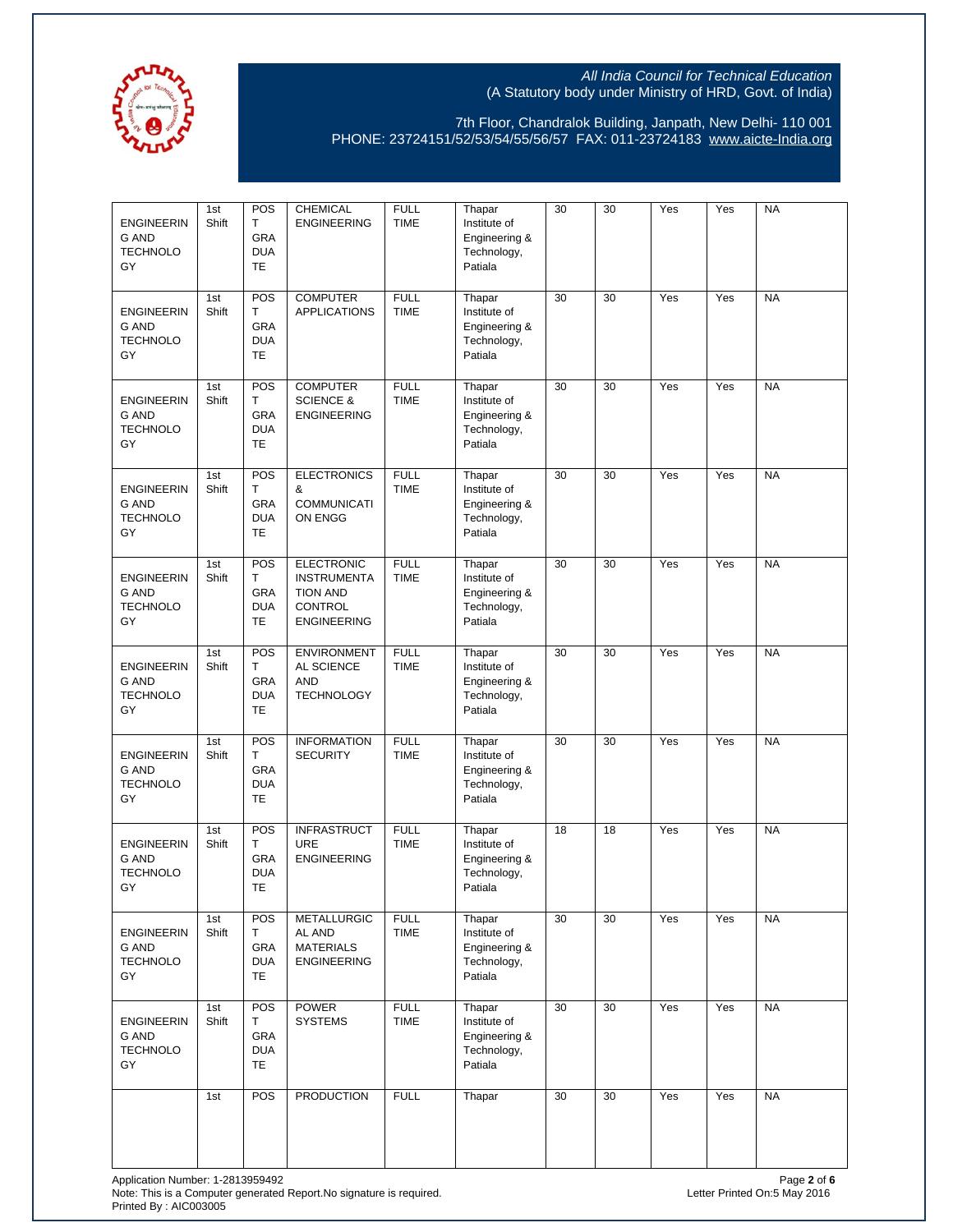

| <b>ENGINEERIN</b><br>G AND<br><b>TECHNOLO</b><br>GY        | Shift        | Т<br><b>GRA</b><br><b>DUA</b><br><b>TE</b>  | <b>ENGINEERING</b>                                  | <b>TIME</b>                | Institute of<br>Engineering &<br>Technology,<br>Patiala           |    |     |     |     |           |
|------------------------------------------------------------|--------------|---------------------------------------------|-----------------------------------------------------|----------------------------|-------------------------------------------------------------------|----|-----|-----|-----|-----------|
| <b>ENGINEERIN</b><br>G AND<br><b>TECHNOLO</b><br>GY        | 1st<br>Shift | POS<br>Τ<br>GRA<br><b>DUA</b><br><b>TE</b>  | <b>PRODUCTION</b><br><b>ENGINEERING</b>             | <b>PART</b><br><b>TIME</b> | Thapar<br>Institute of<br>Engineering &<br>Technology,<br>Patiala | 30 | 30  | Yes | Yes | <b>NA</b> |
| <b>ENGINEERIN</b><br>G AND<br><b>TECHNOLO</b><br>GY        | 1st<br>Shift | POS<br>Τ<br>GRA<br><b>DUA</b><br><b>TE</b>  | SOFTWARE<br><b>ENGINEERING</b>                      | <b>FULL</b><br><b>TIME</b> | Thapar<br>Institute of<br>Engineering &<br>Technology,<br>Patiala | 30 | 30  | Yes | Yes | <b>NA</b> |
| <b>ENGINEERIN</b><br><b>G AND</b><br><b>TECHNOLO</b><br>GY | 1st<br>Shift | POS<br>Τ<br><b>GRA</b><br><b>DUA</b><br>TE  | <b>STRUCTURAL</b><br><b>ENGINEERING</b>             | <b>FULL</b><br><b>TIME</b> | Thapar<br>Institute of<br>Engineering &<br>Technology,<br>Patiala | 30 | 30  | Yes | Yes | <b>NA</b> |
| <b>ENGINEERIN</b><br><b>G AND</b><br><b>TECHNOLO</b><br>GY | 1st<br>Shift | POS<br>Τ<br>GRA<br><b>DUA</b><br>TE         | <b>STRUCTURAL</b><br><b>ENGINEERING</b>             | PART<br><b>TIME</b>        | Thapar<br>Institute of<br>Engineering &<br>Technology,<br>Patiala | 30 | 30  | Yes | Yes | <b>NA</b> |
| <b>ENGINEERIN</b><br><b>G AND</b><br><b>TECHNOLO</b><br>GY | 1st<br>Shift | POS<br>Τ<br>GRA<br><b>DUA</b><br>TE         | <b>THERMAL</b><br><b>ENGINEERING</b>                | <b>FULL</b><br><b>TIME</b> | Thapar<br>Institute of<br>Engineering &<br>Technology,<br>Patiala | 30 | 30  | Yes | Yes | <b>NA</b> |
| <b>ENGINEERIN</b><br><b>G AND</b><br><b>TECHNOLO</b><br>GY | 1st<br>Shift | POS<br>Τ<br>GRA<br><b>DUA</b><br>TE         | <b>VLSI DESIGN</b>                                  | <b>FULL</b><br><b>TIME</b> | Thapar<br>Institute of<br>Engineering &<br>Technology,<br>Patiala | 30 | 30  | Yes | Yes | <b>NA</b> |
| <b>ENGINEERIN</b><br><b>G AND</b><br><b>TECHNOLO</b><br>GY | 1st<br>Shift | POS<br>Τ<br>GRA<br><b>DUA</b><br>TE         | <b>WIRELESS</b><br><b>COMMUNICATI</b><br><b>ONS</b> | <b>FULL</b><br><b>TIME</b> | Thapar<br>Institute of<br>Engineering &<br>Technology,<br>Patiala | 30 | 30  | Yes | Yes | <b>NA</b> |
| <b>ENGINEERIN</b><br>G AND<br><b>TECHNOLO</b><br>GY        | 1st<br>Shift | <b>UND</b><br>ER<br>GRA<br><b>DUA</b><br>TE | <b>BIOTECHNOLO</b><br>GY                            | <b>FULL</b><br><b>TIME</b> | Thapar<br>Institute of<br>Engineering &<br>Technology,<br>Patiala | 40 | 40  | Yes | Yes | <b>NA</b> |
| <b>ENGINEERIN</b><br>G AND<br><b>TECHNOLO</b><br>GY        | 1st<br>Shift | <b>UND</b><br>ER<br>GRA<br><b>DUA</b><br>TE | <b>CHEMICAL</b><br><b>ENGINEERING</b>               | <b>FULL</b><br><b>TIME</b> | Thapar<br>Institute of<br>Engineering &<br>Technology,<br>Patiala | 75 | 75  | Yes | Yes | <b>NA</b> |
|                                                            | 1st          | <b>UND</b>                                  | <b>CIVIL</b>                                        | <b>FULL</b>                | Thapar                                                            | 75 | 120 | Yes | Yes | <b>NA</b> |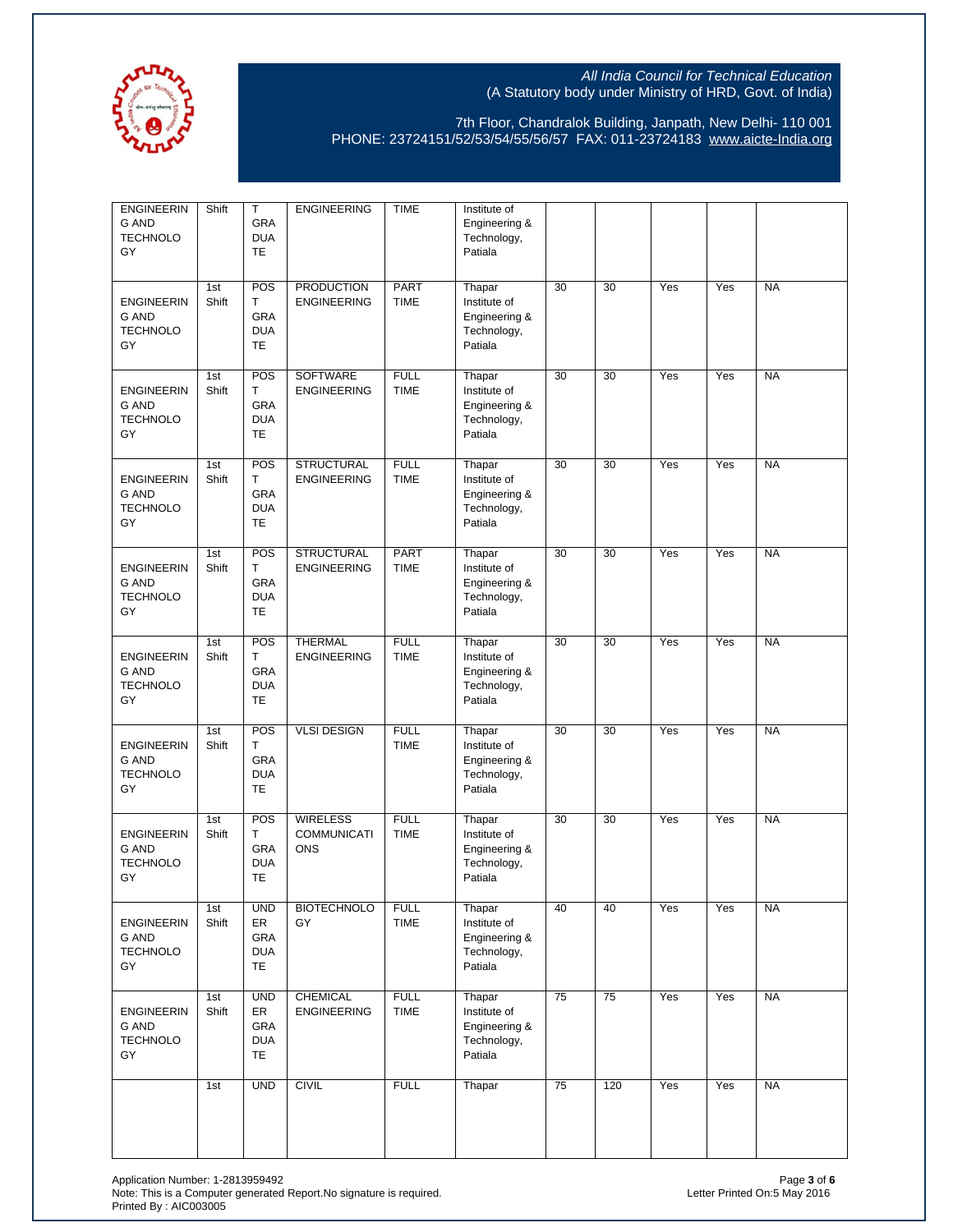

| <b>ENGINEERIN</b><br><b>G AND</b><br><b>TECHNOLO</b><br>GY | Shift        | ER<br><b>GRA</b><br><b>DUA</b><br><b>TE</b>        | <b>ENGINEERING</b>                                                        | <b>TIME</b>                | Institute of<br>Engineering &<br>Technology,<br>Patiala           |     |     |     |     |           |
|------------------------------------------------------------|--------------|----------------------------------------------------|---------------------------------------------------------------------------|----------------------------|-------------------------------------------------------------------|-----|-----|-----|-----|-----------|
| <b>ENGINEERIN</b><br>G AND<br><b>TECHNOLO</b><br>GY        | 1st<br>Shift | <b>UND</b><br>ER<br>GRA<br><b>DUA</b><br>TE        | <b>COMPUTER</b><br><b>ENGINEERING</b>                                     | <b>FULL</b><br><b>TIME</b> | Thapar<br>Institute of<br>Engineering &<br>Technology,<br>Patiala | 110 | 110 | Yes | Yes | <b>NA</b> |
| <b>ENGINEERIN</b><br>G AND<br><b>TECHNOLO</b><br>GY        | 1st<br>Shift | <b>UND</b><br>ER<br>GRA<br><b>DUA</b><br><b>TE</b> | <b>ELECTRICAL</b><br><b>ENGINEERING</b>                                   | <b>FULL</b><br><b>TIME</b> | Thapar<br>Institute of<br>Engineering &<br>Technology,<br>Patiala | 75  | 75  | Yes | Yes | <b>NA</b> |
| <b>ENGINEERIN</b><br><b>G AND</b><br><b>TECHNOLO</b><br>GY | 1st<br>Shift | <b>UND</b><br>ER<br><b>GRA</b><br><b>DUA</b><br>TE | <b>ELECTRONICS</b><br><b>AND</b><br><b>COMPUTER</b><br><b>ENGINEERING</b> | <b>FULL</b><br><b>TIME</b> | Thapar<br>Institute of<br>Engineering &<br>Technology,<br>Patiala | 60  | 60  | Yes | Yes | <b>NA</b> |
| <b>ENGINEERIN</b><br><b>G AND</b><br><b>TECHNOLO</b><br>GY | 1st<br>Shift | <b>UND</b><br>ER<br>GRA<br><b>DUA</b><br>TE        | <b>ELECTRONICS</b><br><b>INSTRUMENT</b><br>& CONTROL                      | <b>FULL</b><br><b>TIME</b> | Thapar<br>Institute of<br>Engineering &<br>Technology,<br>Patiala | 75  | 75  | Yes | Yes | <b>NA</b> |
| <b>ENGINEERIN</b><br><b>G AND</b><br><b>TECHNOLO</b><br>GY | 1st<br>Shift | <b>UND</b><br>ER<br>GRA<br><b>DUA</b><br>TE        | <b>ELECTRONICS</b><br>&<br><b>COMMUNICATI</b><br>ON ENGG                  | <b>FULL</b><br><b>TIME</b> | Thapar<br>Institute of<br>Engineering &<br>Technology,<br>Patiala | 110 | 180 | Yes | Yes | <b>NA</b> |
| <b>ENGINEERIN</b><br><b>G AND</b><br><b>TECHNOLO</b><br>GY | 1st<br>Shift | <b>UND</b><br>ER<br>GRA<br><b>DUA</b><br>TE        | <b>INDUSTRIAL</b><br><b>ENGINEERING</b>                                   | <b>FULL</b><br><b>TIME</b> | Thapar<br>Institute of<br>Engineering &<br>Technology,<br>Patiala | 30  | 30  | Yes | Yes | <b>NA</b> |
| <b>ENGINEERIN</b><br><b>G AND</b><br><b>TECHNOLO</b><br>GY | 1st<br>Shift | <b>UND</b><br>ER<br>GRA<br><b>DUA</b><br>TE        | <b>MECHANICAL</b><br><b>ENGINEERING</b>                                   | <b>FULL</b><br><b>TIME</b> | Thapar<br>Institute of<br>Engineering &<br>Technology,<br>Patiala | 110 | 110 | Yes | Yes | <b>NA</b> |
| <b>ENGINEERIN</b><br>G AND<br><b>TECHNOLO</b><br>GY        | 1st<br>Shift | <b>UND</b><br>ER<br>GRA<br><b>DUA</b><br>TE        | <b>MECHATRONIC</b><br>S                                                   | <b>FULL</b><br><b>TIME</b> | Thapar<br>Institute of<br>Engineering &<br>Technology,<br>Patiala | 60  | 60  | Yes | Yes | <b>NA</b> |
| <b>MANAGEME</b><br>NT                                      | 1st<br>Shift | POS<br>Τ<br>GRA<br><b>DUA</b><br>TE                | <b>MASTERS IN</b><br><b>BUSINESS</b><br>ADMINISTRATI<br>ON                | <b>FULL</b><br><b>TIME</b> | Thapar<br>Institute of<br>Engineering &<br>Technology,<br>Patiala | 200 | 200 | Yes | Yes | <b>NA</b> |
|                                                            | 1st          | POS                                                | <b>MASTERS IN</b>                                                         | <b>FULL</b>                | Thapar                                                            | 40  | 40  | Yes | Yes | <b>NA</b> |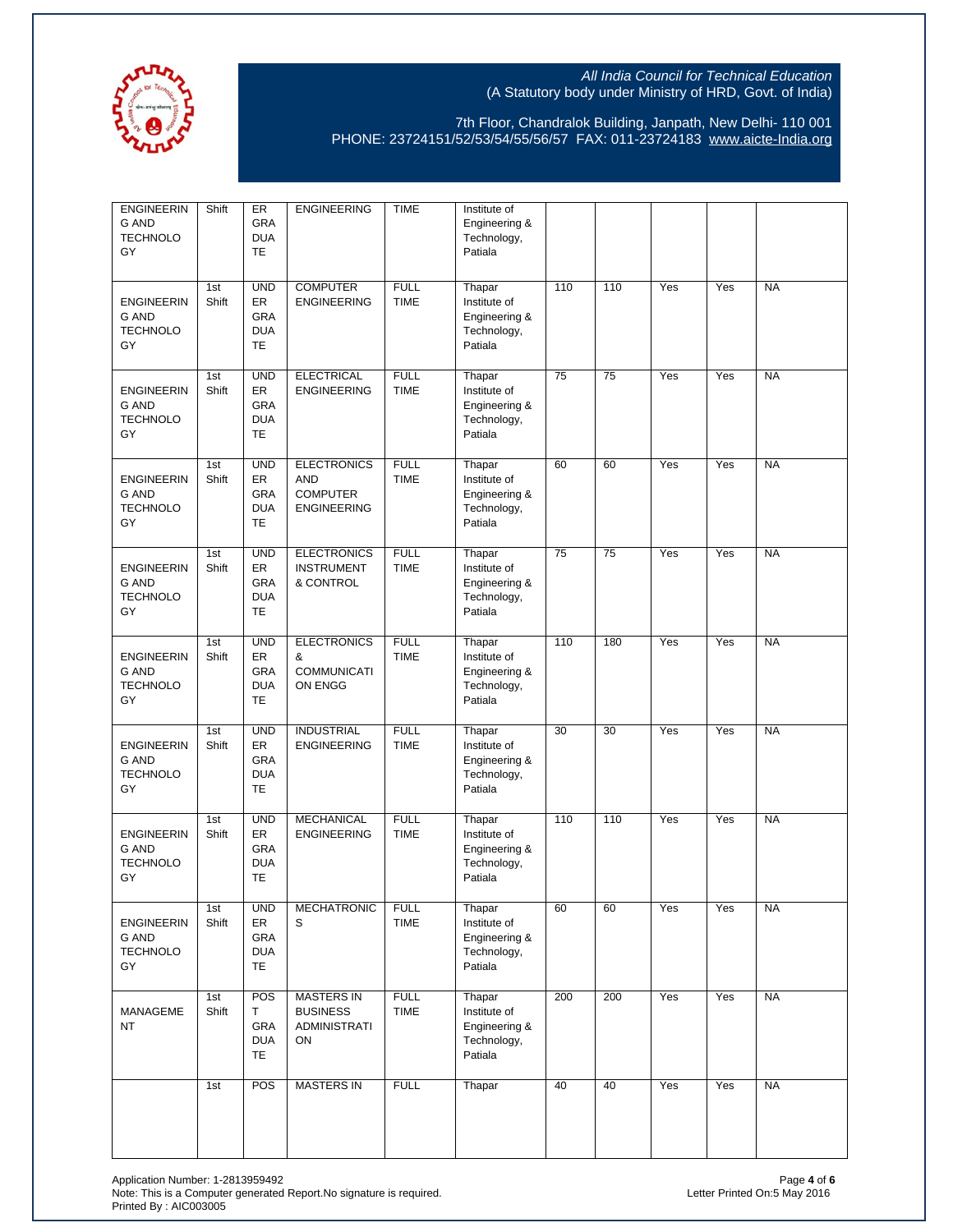

7th Floor, Chandralok Building, Janpath, New Delhi- 110 001 PHONE: 23724151/52/53/54/55/56/57 FAX: 011-23724183 [www.aicte-India.org](http://www.aicte-india.org/)

| MANAGEME<br><b>NT</b> | Shift        | <b>GRA</b><br><b>DUA</b><br><b>TE</b>               | <b>BUSINESS</b><br><b>ADMINISTRATI</b><br>ON                | <b>TIME</b>                | Institute of<br>Engineering &<br>Technology,<br>Patiala           |     |     |     |     |           |
|-----------------------|--------------|-----------------------------------------------------|-------------------------------------------------------------|----------------------------|-------------------------------------------------------------------|-----|-----|-----|-----|-----------|
| <b>MCA</b>            | 1st<br>Shift | <b>POS</b><br><b>GRA</b><br><b>DUA</b><br><b>TE</b> | <b>MASTERS IN</b><br><b>COMPUTER</b><br><b>APPLICATIONS</b> | <b>FULL</b><br><b>TIME</b> | Thapar<br>Institute of<br>Engineering &<br>Technology,<br>Patiala | 120 | 120 | Yes | Yes | <b>NA</b> |

The above mentioned approval is subject to the condition that THAPAR UNIVERSITY shall follow and adhere to the Regulations, guidelines and directions issued by AICTE from time to time and the undertaking / affidavit given by the institution along with the application submitted by the institution on portal.

In case of any differences in content in this Computer generated Extension of Approval Letter, the content/information as approved by the Executive Council / General Council as available on the record of AICTE shall be final and binding.

Strict compliance of Anti-Ragging Regulation:- Approval is subject to strict compliance of provisions made in AICTE Regulation notified vide F. No. 37-3/Legal/AICTE/2009 dated July 1, 2009 for Prevention and Prohibition of Ragging in Technical Institutions. In case Institution fails to take adequate steps to Prevent Ragging or fails to act in accordance with AICTE Regulation or fails to punish perpetrators or incidents of Ragging, it will be liable to take any action as defined under clause 9(4) of the said Regulation.

#### **Note: Validity of the course details may be verified at www.aicte-india.org**

 **Dr. Avinash S Pant Vice - Chairman, AICTE**

Copy to:

- **1. The Regional Officer,** All India Council for Technical Education Plot No. 1A, 5<sup>th</sup> Floor, DTE(Pb..) Building, Dakshin Mark, Sector 36-A, Chandigarh-160 036
- **2. The Director Of Technical Education,** Punjab
- **3. The Registrar,** Thapar Institute of Engineering & Technology, Patiala
- **4. The Principal / Director,** THAPAR UNIVERSITY THAPAR TECHNOLOGY CAMPUS, BHADSON ROAD, PATIALA, PATIALA, Punjab,147004
- **5. The Secretary / Chairman,** THAPAR EDUCATION TRUST THAPAR HOUSE, 124, JANPATH, NEW DELHI,NEW DELHI, Delhi,110001

**6. Guard File(AICTE)**